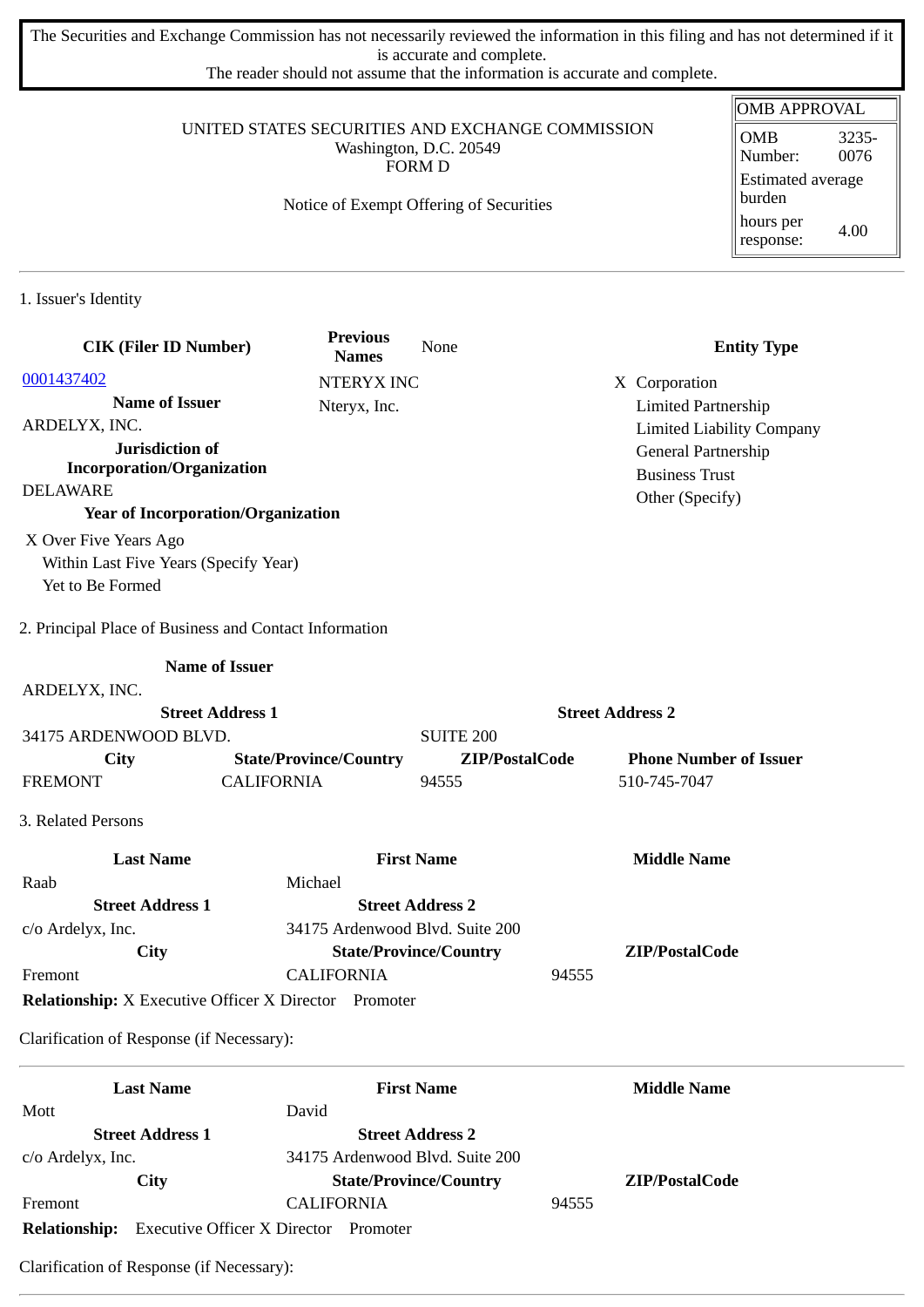| <b>Last Name</b>                                           | <b>First Name</b>               | <b>Middle Name</b> |
|------------------------------------------------------------|---------------------------------|--------------------|
| Rodgers                                                    | Richard                         |                    |
| <b>Street Address 1</b>                                    | <b>Street Address 2</b>         |                    |
| c/o Ardelyx, Inc.                                          | 34175 Ardenwood Blvd. Suite 200 |                    |
| City                                                       | <b>State/Province/Country</b>   | ZIP/PostalCode     |
| Fremont                                                    | COLORADO                        | 94555              |
| <b>Relationship:</b> Executive Officer X Director Promoter |                                 |                    |
| Clarification of Response (if Necessary):                  |                                 |                    |
|                                                            |                                 |                    |
| <b>Last Name</b>                                           | <b>First Name</b>               | <b>Middle Name</b> |
| Ringold                                                    | Gordon                          |                    |
| <b>Street Address 1</b>                                    | <b>Street Address 2</b>         |                    |
| c/o Ardelyx, Inc.                                          | 34175 Ardenwood Blvd. Suite 200 |                    |
| <b>City</b>                                                | <b>State/Province/Country</b>   | ZIP/PostalCode     |
| Fremont                                                    | <b>CALIFORNIA</b>               | 94555              |
| <b>Relationship:</b> Executive Officer X Director Promoter |                                 |                    |
|                                                            |                                 |                    |
| Clarification of Response (if Necessary):                  |                                 |                    |
| <b>Last Name</b>                                           | <b>First Name</b>               | <b>Middle Name</b> |
| Jenkins                                                    | Annalisa                        |                    |
| <b>Street Address 1</b>                                    | <b>Street Address 2</b>         |                    |
| c/o Ardelyx, Inc.                                          | 34175 Ardenwood Blvd. Suite 200 |                    |
| <b>City</b>                                                | <b>State/Province/Country</b>   | ZIP/PostalCode     |
| Fremont                                                    | <b>CALIFORNIA</b>               | 94555              |
|                                                            |                                 |                    |
| <b>Relationship:</b> Executive Officer X Director Promoter |                                 |                    |
| Clarification of Response (if Necessary):                  |                                 |                    |
| <b>Last Name</b>                                           | <b>First Name</b>               | <b>Middle Name</b> |
| <b>Bazemore</b>                                            | Robert                          |                    |
| <b>Street Address 1</b>                                    | <b>Street Address 2</b>         |                    |
| c/o Ardelyx, Inc.                                          | 34175 Ardenwood Blvd. Suite 200 |                    |
| <b>City</b>                                                | <b>State/Province/Country</b>   | ZIP/PostalCode     |
| Fremont                                                    | <b>CALIFORNIA</b>               | 94555              |
| Relationship: Executive Officer X Director Promoter        |                                 |                    |
| Clarification of Response (if Necessary):                  |                                 |                    |
| <b>Last Name</b>                                           | <b>First Name</b>               | <b>Middle Name</b> |
| Bertrand, Jr.                                              | William                         |                    |
| <b>Street Address 1</b>                                    | <b>Street Address 2</b>         |                    |
|                                                            |                                 |                    |
| c/o Ardelyx, Inc.                                          | 34175 Ardenwood Blvd. Suite 200 |                    |
| <b>City</b>                                                | <b>State/Province/Country</b>   | ZIP/PostalCode     |
| Fremont                                                    | <b>CALIFORNIA</b>               | 94555              |
| <b>Relationship:</b> Executive Officer X Director Promoter |                                 |                    |
| Clarification of Response (if Necessary):                  |                                 |                    |
|                                                            |                                 |                    |
| <b>Last Name</b>                                           | <b>First Name</b>               | <b>Middle Name</b> |
| Grammer                                                    | Elizabeth                       |                    |
| <b>Street Address 1</b>                                    | <b>Street Address 2</b>         |                    |
| c/o Ardelyx, Inc.                                          | 34175 Ardenwood Blvd. Suite 200 |                    |
| City                                                       | <b>State/Province/Country</b>   | ZIP/PostalCode     |
| Fremont                                                    | <b>CALIFORNIA</b>               | 94555              |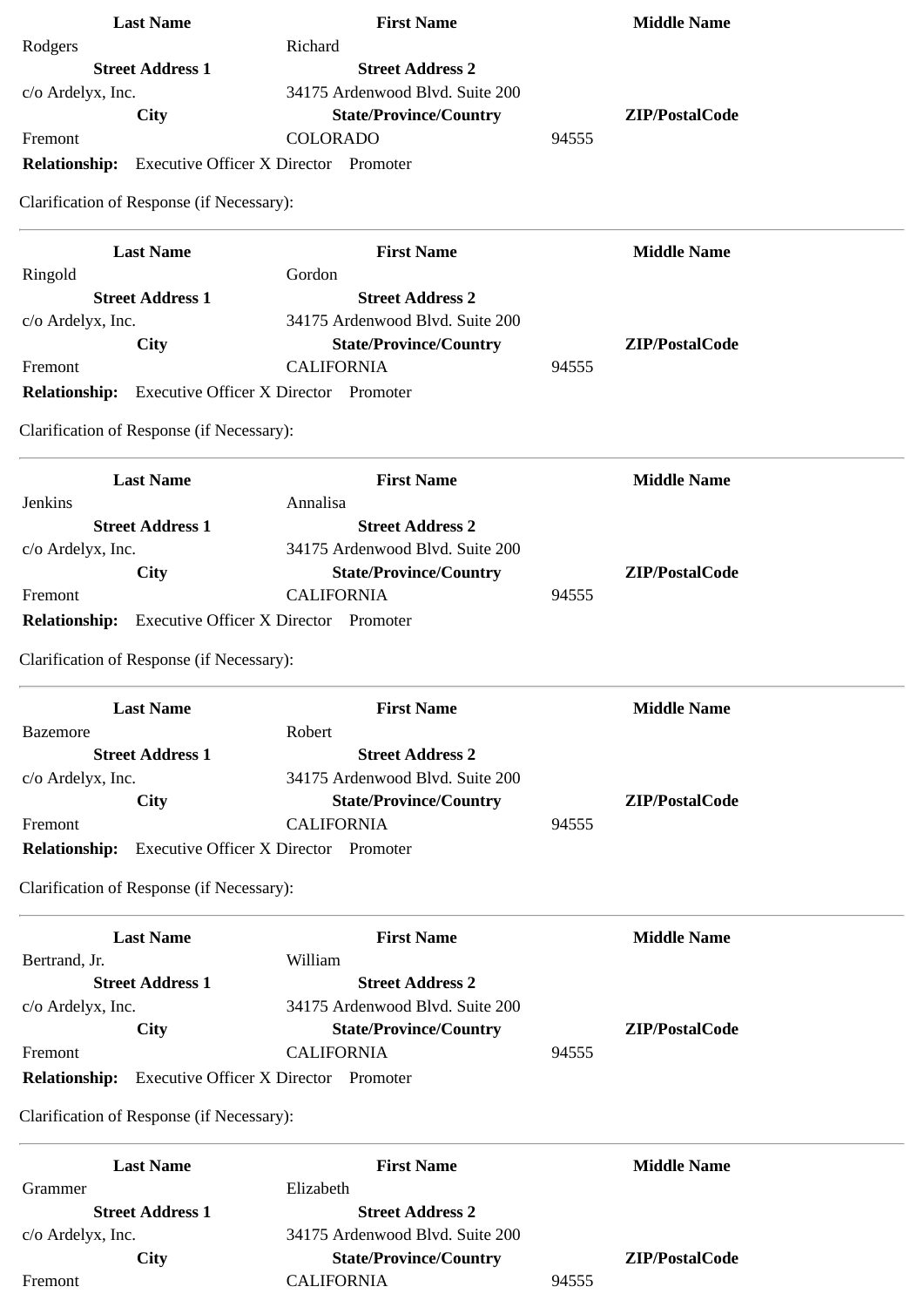# **Relationship:** X Executive Officer Director Promoter

Clarification of Response (if Necessary):

| <b>Last Name</b>                                           | <b>First Name</b>               | <b>Middle Name</b> |
|------------------------------------------------------------|---------------------------------|--------------------|
| Caldwell                                                   | Jeremy                          |                    |
| <b>Street Address 1</b>                                    | <b>Street Address 2</b>         |                    |
| c/o Ardelyx, Inc.                                          | 34175 Ardenwood Blvd. Suite 200 |                    |
| City                                                       | <b>State/Province/Country</b>   | ZIP/PostalCode     |
| Fremont                                                    | <b>CALIFORNIA</b>               | 94555              |
| <b>Relationship:</b> X Executive Officer                   | Director Promoter               |                    |
| Clarification of Response (if Necessary):                  |                                 |                    |
| <b>Last Name</b>                                           | <b>First Name</b>               | <b>Middle Name</b> |
| Kaufmann                                                   | Mark                            |                    |
| <b>Street Address 1</b>                                    | <b>Street Address 2</b>         |                    |
| c/o Ardelyx, Inc.                                          | 34175 Ardenwood Blvd. Suite 200 |                    |
| City                                                       | <b>State/Province/Country</b>   | ZIP/PostalCode     |
| Fremont                                                    | <b>CALIFORNIA</b>               | 94555              |
| <b>Relationship:</b> X Executive Officer Director Promoter |                                 |                    |
| Clarification of Response (if Necessary):                  |                                 |                    |
| <b>Last Name</b>                                           | <b>First Name</b>               | <b>Middle Name</b> |
| Rosenbaum                                                  | David                           |                    |
| <b>Street Address 1</b>                                    | <b>Street Address 2</b>         |                    |
| c/o Ardelyx, Inc.                                          | 34175 Ardenwood Blvd. Suite 200 |                    |
| City                                                       | <b>State/Province/Country</b>   | ZIP/PostalCode     |
| Fremont                                                    | <b>CALIFORNIA</b>               | 94555              |
| <b>Relationship:</b> X Executive Officer Director Promoter |                                 |                    |
| Clarification of Response (if Necessary):                  |                                 |                    |
| <b>Last Name</b>                                           | <b>First Name</b>               | <b>Middle Name</b> |
| Korner                                                     | Paul                            |                    |
| <b>Street Address 1</b>                                    | <b>Street Address 2</b>         |                    |
| c/o Ardelyx, Inc.                                          | 34175 Ardenwood Blvd. Suite 200 |                    |
| City                                                       | <b>State/Province/Country</b>   | ZIP/PostalCode     |
| Fremont                                                    | <b>CALIFORNIA</b>               | 94555              |
| <b>Relationship:</b> X Executive Officer                   | Director Promoter               |                    |
| Clarification of Response (if Necessary):                  |                                 |                    |
| <b>Last Name</b>                                           | <b>First Name</b>               | <b>Middle Name</b> |
| Jacobs                                                     | Jeff                            |                    |
| <b>Street Address 1</b>                                    | <b>Street Address 2</b>         |                    |
| c/o Ardelyx, Inc.                                          | 34175 Ardenwood Blvd. Suite 200 |                    |
| City                                                       | <b>State/Province/Country</b>   | ZIP/PostalCode     |
| Fremont                                                    | <b>CALIFORNIA</b>               | 94555              |
| <b>Relationship:</b> X Executive Officer                   | Director Promoter               |                    |
| Clarification of Response (if Necessary):                  |                                 |                    |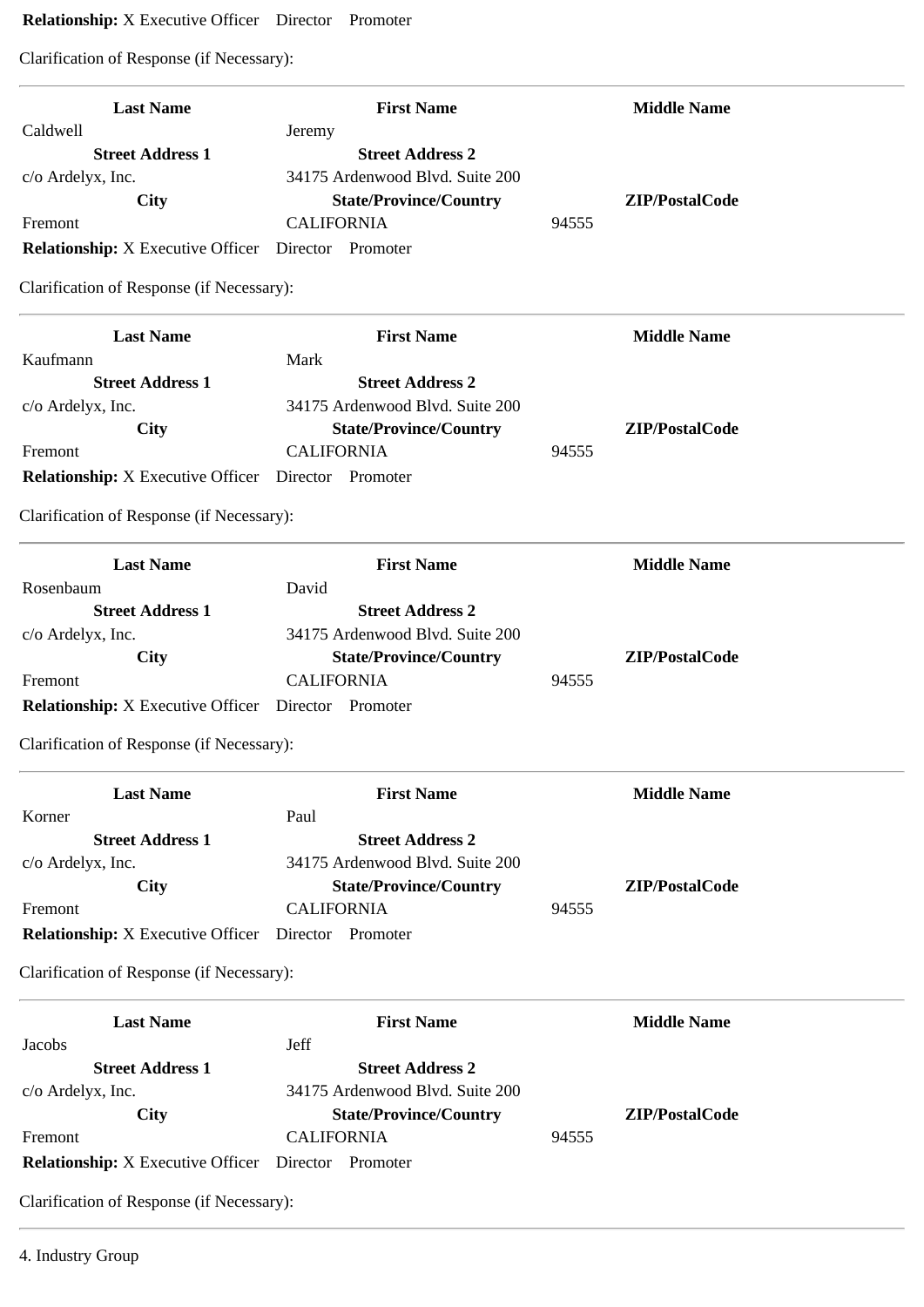| Agriculture                             |                                                       |                                    | <b>Health Care</b>         | Retailing          |
|-----------------------------------------|-------------------------------------------------------|------------------------------------|----------------------------|--------------------|
| <b>Banking &amp; Financial Services</b> |                                                       |                                    | Biotechnology              | Restaurar          |
|                                         | <b>Commercial Banking</b>                             |                                    | <b>Health Insurance</b>    | Technolo           |
| Insurance                               |                                                       |                                    | Hospitals & Physicians     | Compu              |
| Investing                               |                                                       |                                    | X Pharmaceuticals          | Telecor            |
| <b>Investment Banking</b>               | Pooled Investment Fund                                |                                    |                            | Other <sub>1</sub> |
|                                         |                                                       |                                    | Other Health Care          |                    |
|                                         | Is the issuer registered as                           |                                    | Manufacturing              | Travel             |
|                                         | an investment company under<br>the Investment Company |                                    | <b>Real Estate</b>         | Airline            |
| Act of 1940?                            |                                                       |                                    | Commercial                 | Lodgin             |
| Yes                                     |                                                       | N <sub>0</sub>                     | Construction               | Tourisr            |
|                                         |                                                       | Other Banking & Financial Services | <b>REITS &amp; Finance</b> | Other T            |
| <b>Business Services</b>                |                                                       |                                    | Residential                | Other              |
| Energy                                  |                                                       |                                    | <b>Other Real Estate</b>   |                    |
| Coal Mining                             |                                                       |                                    |                            |                    |
| <b>Electric Utilities</b>               |                                                       |                                    |                            |                    |
|                                         | <b>Energy Conservation</b>                            |                                    |                            |                    |
|                                         | <b>Environmental Services</b>                         |                                    |                            |                    |
| Oil & Gas                               |                                                       |                                    |                            |                    |
|                                         |                                                       |                                    |                            |                    |

staurants chnology **Computers**  Telecommunications Other Technology ıvel Airlines & Airports Lodging & Conventions Tourism & Travel Services Other Travel ler

#### 5. Issuer Size

Other Energy

| <b>Revenue Range</b>             | OR | <b>Aggregate Net Asset Value Range</b> |
|----------------------------------|----|----------------------------------------|
| No Revenues                      |    | No Aggregate Net Asset Value           |
| $$1 - $1,000,000$                |    | $$1 - $5,000,000$                      |
| $$1,000,001 - $5,000,000$        |    | \$5,000,001 - \$25,000,000             |
| $$5,000,001 -$<br>\$25,000,000   |    | \$25,000,001 - \$50,000,000            |
| $$25,000,001 -$<br>\$100,000,000 |    | \$50,000,001 - \$100,000,000           |
| Over \$100,000,000               |    | Over \$100,000,000                     |
| X Decline to Disclose            |    | Decline to Disclose                    |
| Not Applicable                   |    | Not Applicable                         |

6. Federal Exemption(s) and Exclusion(s) Claimed (select all that apply)

|                                                 | <b>Investment Company Act Section 3(c)</b> |                    |  |
|-------------------------------------------------|--------------------------------------------|--------------------|--|
| Rule $504(b)(1)$ (not (i), (ii) or (iii))       | Section $3(c)(1)$                          | Section $3(c)(9)$  |  |
| Rule 504 (b) $(1)(i)$<br>Rule 504 (b) $(1)(ii)$ | Section $3(c)(2)$                          | Section $3(c)(10)$ |  |
| Rule 504 (b)(1)(iii)                            | Section $3(c)(3)$                          | Section $3(c)(11)$ |  |
| <b>Rule 505</b>                                 | Section $3(c)(4)$                          | Section $3(c)(12)$ |  |
| X Rule 506(b)<br>Rule $506(c)$                  | Section $3(c)(5)$                          | Section $3(c)(13)$ |  |
| Securities Act Section 4(a)(5)                  | Section $3(c)(6)$                          | Section $3(c)(14)$ |  |
|                                                 | Section $3(c)(7)$                          |                    |  |

## 7. Type of Filing

- X New Notice Date of First Sale 2016-07-18 First Sale Yet to Occur Amendment
- 8. Duration of Offering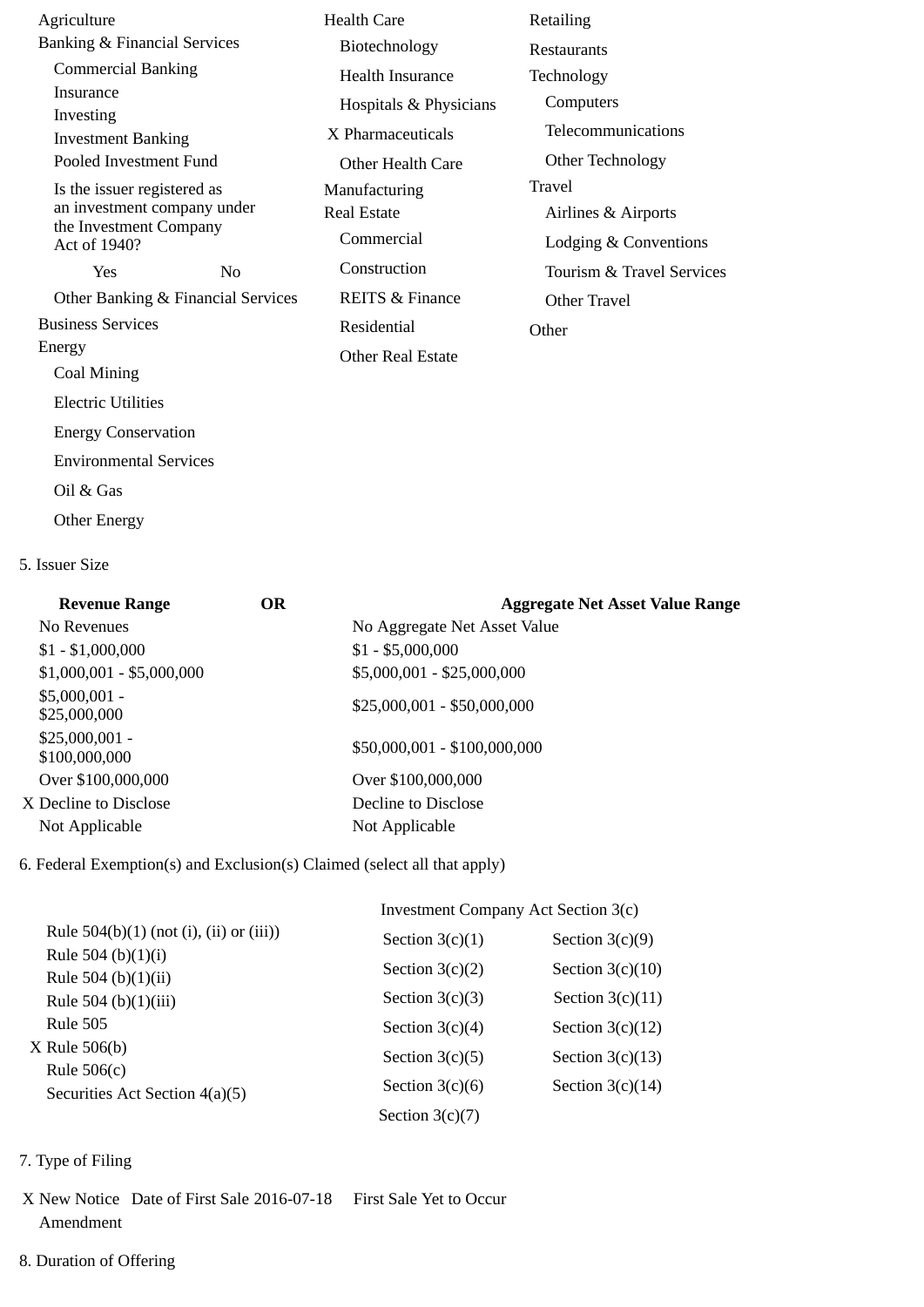| Does the Issuer intend this offering to last more than one year?                                                                                                                 |                                 |            |                   | Yes X No                                                                                                                                                                                                                                                                                                                                                                                                                                       |                 |
|----------------------------------------------------------------------------------------------------------------------------------------------------------------------------------|---------------------------------|------------|-------------------|------------------------------------------------------------------------------------------------------------------------------------------------------------------------------------------------------------------------------------------------------------------------------------------------------------------------------------------------------------------------------------------------------------------------------------------------|-----------------|
| 9. Type(s) of Securities Offered (select all that apply)                                                                                                                         |                                 |            |                   |                                                                                                                                                                                                                                                                                                                                                                                                                                                |                 |
| X Equity<br>Debt<br>Option, Warrant or Other Right to Acquire Another Security<br>Security to be Acquired Upon Exercise of Option, Warrant or<br>Other Right to Acquire Security |                                 |            |                   | Pooled Investment Fund Interests<br>Tenant-in-Common Securities<br><b>Mineral Property Securities</b><br>Other (describe)                                                                                                                                                                                                                                                                                                                      |                 |
| 10. Business Combination Transaction                                                                                                                                             |                                 |            |                   |                                                                                                                                                                                                                                                                                                                                                                                                                                                |                 |
| Is this offering being made in connection with a business combination transaction, such as<br>a merger, acquisition or exchange offer?                                           |                                 |            |                   | Yes X No                                                                                                                                                                                                                                                                                                                                                                                                                                       |                 |
| Clarification of Response (if Necessary):                                                                                                                                        |                                 |            |                   |                                                                                                                                                                                                                                                                                                                                                                                                                                                |                 |
| 11. Minimum Investment                                                                                                                                                           |                                 |            |                   |                                                                                                                                                                                                                                                                                                                                                                                                                                                |                 |
| Minimum investment accepted from any outside investor \$0 USD                                                                                                                    |                                 |            |                   |                                                                                                                                                                                                                                                                                                                                                                                                                                                |                 |
| 12. Sales Compensation                                                                                                                                                           |                                 |            |                   |                                                                                                                                                                                                                                                                                                                                                                                                                                                |                 |
| Recipient                                                                                                                                                                        |                                 |            |                   | Recipient CRD Number X None                                                                                                                                                                                                                                                                                                                                                                                                                    |                 |
| (Associated) Broker or Dealer X None                                                                                                                                             |                                 |            |                   | (Associated) Broker or Dealer CRD Number X None                                                                                                                                                                                                                                                                                                                                                                                                |                 |
|                                                                                                                                                                                  | <b>Street Address 1</b>         |            |                   | <b>Street Address 2</b>                                                                                                                                                                                                                                                                                                                                                                                                                        |                 |
| City                                                                                                                                                                             |                                 |            |                   | State/Province/Country                                                                                                                                                                                                                                                                                                                                                                                                                         | ZIP/Postal Code |
| State(s) of Solicitation (select all that apply)<br>Check "All States" or check individual States                                                                                |                                 |            | <b>All States</b> | Foreign/non-US                                                                                                                                                                                                                                                                                                                                                                                                                                 |                 |
| 13. Offering and Sales Amounts                                                                                                                                                   |                                 |            |                   |                                                                                                                                                                                                                                                                                                                                                                                                                                                |                 |
| <b>Total Offering Amount</b>                                                                                                                                                     | \$110,000,008 USD or Indefinite |            |                   |                                                                                                                                                                                                                                                                                                                                                                                                                                                |                 |
| <b>Total Amount Sold</b>                                                                                                                                                         | \$110,000,008 USD               |            |                   |                                                                                                                                                                                                                                                                                                                                                                                                                                                |                 |
| Total Remaining to be Sold                                                                                                                                                       |                                 | \$0 USD or | Indefinite        |                                                                                                                                                                                                                                                                                                                                                                                                                                                |                 |
| Clarification of Response (if Necessary):                                                                                                                                        |                                 |            |                   |                                                                                                                                                                                                                                                                                                                                                                                                                                                |                 |
| 14. Investors                                                                                                                                                                    |                                 |            |                   |                                                                                                                                                                                                                                                                                                                                                                                                                                                |                 |
|                                                                                                                                                                                  |                                 |            |                   | Select if securities in the offering have been or may be sold to persons who do not qualify as accredited<br>investors, and enter the number of such non-accredited investors who already have invested in the offering.<br>Regardless of whether securities in the offering have been or may be sold to persons who do not qualify as<br>accredited investors, enter the total number of investors who already have invested in the offering: | 31              |
| 15. Sales Commissions & Finder's Fees Expenses                                                                                                                                   |                                 |            |                   |                                                                                                                                                                                                                                                                                                                                                                                                                                                |                 |
|                                                                                                                                                                                  |                                 |            |                   | Provide separately the amounts of sales commissions and finders fees expenses, if any. If the amount of an expenditure is not                                                                                                                                                                                                                                                                                                                  |                 |
| known, provide an estimate and check the box next to the amount.                                                                                                                 |                                 |            |                   |                                                                                                                                                                                                                                                                                                                                                                                                                                                |                 |
| <b>Sales Commissions</b>                                                                                                                                                         | \$0 USD                         | Estimate   |                   |                                                                                                                                                                                                                                                                                                                                                                                                                                                |                 |

Clarification of Response (if Necessary):

16. Use of Proceeds

Provide the amount of the gross proceeds of the offering that has been or is proposed to be used for payments to any of the persons required to be named as executive officers, directors or promoters in response to Item 3 above. If the amount is unknown, provide an estimate and check the box next to the amount.